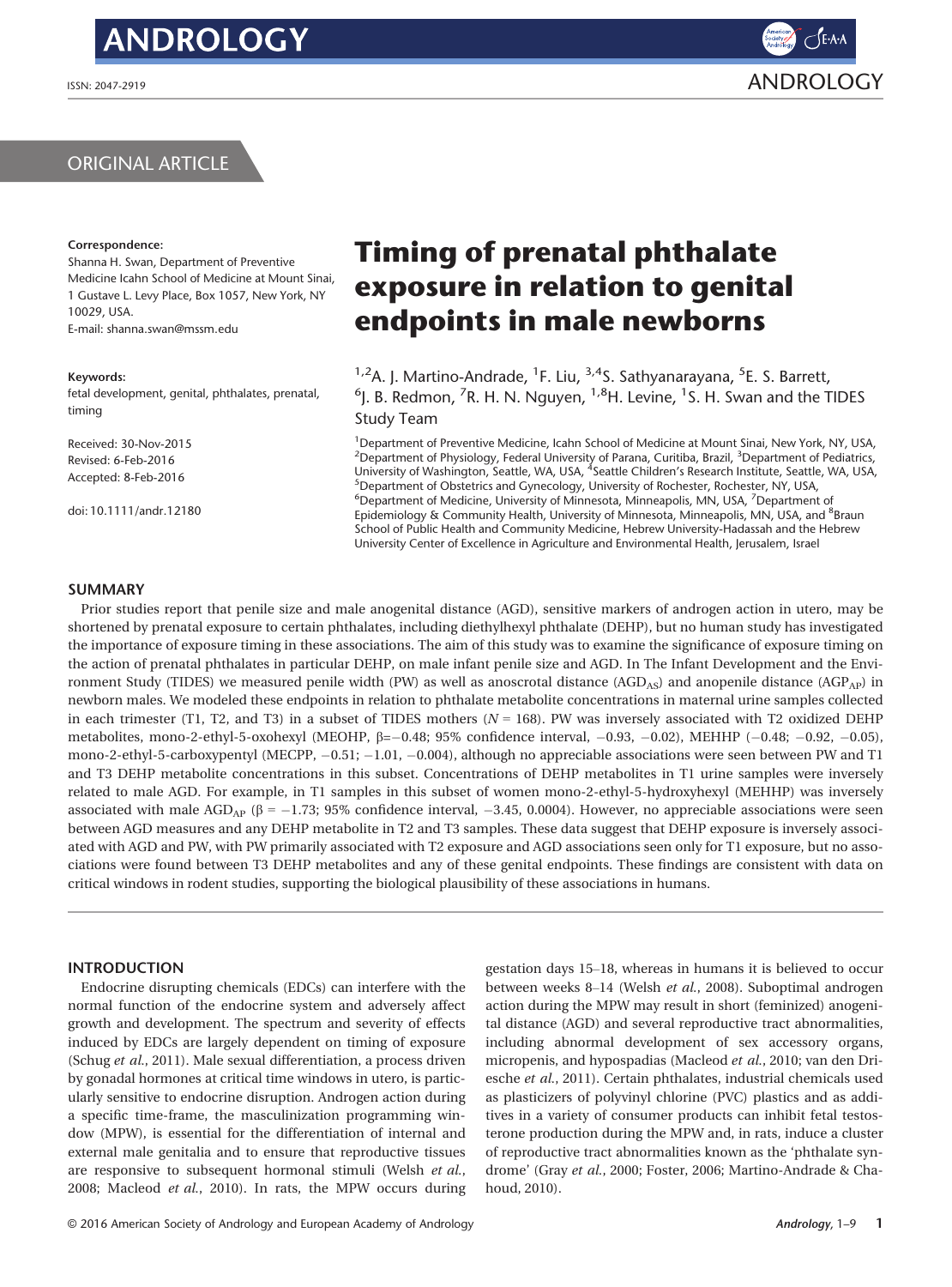In a previous pregnancy cohort study, the Study for Future Families, in which a single urine sample was collected over a wide range of gestational ages (11–40 weeks, median 27 weeks), we reported inverse associations between maternal phthalate metabolites, including metabolites of the common PVC plasticizer diethylhexyl phthalate (DEHP), and male infant AGD and penile width (PW), supporting the hypothesis that some phthalates can act as anti-androgens in humans (Swan et al., 2005; Swan, 2008). Recently, in The Infant Development and the Environment Study (TIDES) we found negative associations between first trimester (T1) urinary concentrations of metabolites of phthalate diesters, in particular DEHP, and AGD at birth (Swan et al., 2015).

Experimental manipulation of pre- and postnatal androgen environments in rodents suggests that adequate androgen exposure during the MPW is critical to achieving the final AGD and penis size, although subsequent growth and development outside the MPW may require additional androgen exposure, particularly for penile development (Macleod et al., 2010; Welsh et al., 2010; van den Driesche et al., 2011). In humans, the sexual dimorphism in AGD is evident by weeks 11–13 gestation (Fowler et al., 2011), increasing till week 17 and remaining approximately 50–100% longer in males than in females (Fowler et al., 2009; Thankamony et al., 2009). In rats and non-human primate models, exposure to antiandrogens outside the MPW results in abnormal penis morphology (Herman et al., 2000; Simon et al., 2012). Thus, it is plausible that in humans as in rodents and other animal models the development of different genital structures may respond differently to hormonal disturbances depending on the time in pregnancy. Here, we compare associations between maternal phthalate exposure in three trimesters and genital morphology (AGD and PW) in a subset of TIDES participants, to examine possible windows of susceptibility for prenatal genital development in humans.

#### METHODS

#### Study population

Details of TIDES study design, methods, and population have been published previously (Barrett et al., 2014; Swan et al., 2015). Briefly, pregnant women were recruited between August 2010 and August 2012 at academic medical centers in San Francisco, CA (University of California, San Francisco, UCSF), Rochester, NY (University of Rochester Medical Center, URMC), Minneapolis, MN (University of Minnesota, UMN) and Seattle, WA (University of Washington/Seattle Children's Hospital, UW/ SCH). All women who were less than 13 weeks pregnant, aged 18 years or older and able to read and write English (or Spanish at the CA center) were eligible. Participants provided a urine sample and completed a questionnaire at three prenatal visits [targeted to be in the first (T1), second (T2), and third (T3) trimesters]. TIDES study protocols were approved by institutional review boards at participating institutions and subjects provided signed informed consent before starting any study activities. IRB approval was also obtained at the Icahn School of Medicine at Mount Sinai, which served as the TIDES Coordinating Center.

We previously reported on all 753 women (including  $N = 370$ mothers of boys) with phthalate concentrations measured in T1 urine samples and whose babies were examined at or shortly after birth (Swan et al., 2015). Because funding did not permit us to analyze all three samples for all women, in the current analysis, designed to examine exposure timing, we used a randomization procedure (PROC SURVEYSELECT, SAS 9.3; Cary, NC, USA) to select a 50% subset of the 338 mothers of boys who had provided urine samples in all three trimesters. This subset  $(N = 168)$ is referred to here as the Analysis Subset. The remaining 50% of women who had provided three urine samples but for whom only T1 samples were analyzed is referred to as the Comparison Subset. This sampling strategy is summarized in Fig. 1.

#### Maternal urinary phthalate metabolite concentrations

In these analyses, our a priori hypothesis, based on our finding in all T1 TIDES samples (Swan et al., 2015) and our prior study (Swan, 2008) was that we would see inverse associations between DEHP metabolites in T1 samples and male genital measurements. While DEHP was the primary focus of this study we also examined the concentrations of seven other phthalate metabolites that are measured by the Centers for Disease Control and Prevention (CDC) as part of their phthalate panel. We consider any associations with these seven metabolites as only exploratory.

All samples were analyzed at the Division of Laboratory Sciences, National Center for Environmental Health, CDC using previously described methods (Silva et al., 2007; Swan et al., 2015). After urine collection, specific gravity (SpG) was measured using a hand-held refractometer (National Instrument Company, Inc., Baltimore, MD, USA). Samples were stored at  $-80$  °C before shipment. The analytical approach involved enzymatic deconjugation of the metabolites from their glucuronidated form, automated on-line solid-phase extraction, separation with high-performance liquid chromatography and detection by isotope-dilution tandem mass spectrometry (Silva et al., 2007). For statistical analyses, values below the limit of detection (LOD) were assigned the value LOD divided by the square root of 2, as has been recommended when the data are not highly skewed (Hornung & Reed, 1990). Concentrations of 11 measured phthalate metabolites, their molecular weights and their limits of detection (LOD) are shown in Table 1 as well as the molar sum of the four measured DEHP metabolites: ∑DEHP (nmol/ L) =  $(pMEHP/278) + (pMEOHP/292) + (pMEHHP/$ 

 $294$ ) + ( $\rho$ MECPP/308), where  $\rho$  is concentration (ng/mL) and 278, 292, 294, and 308 are molecular weights (ng/nmol) of the respective metabolites (Wolff et al., 2008).

#### Genital measurements

Two measures of AGD and one measure of PW were obtained on all male infants following methods described elsewhere (Sathyanarayana et al., 2015). All measurements were made with dial calipers while the infant was lying in a supine position on a flat surface, an assistant holding the legs back at a  $60-90^\circ$  angle from the torso at the hip. AGD measurements were from the center of the anus to: (i) the base of the scrotum where the skin changes from rugated to smooth  $(AGD<sub>AS</sub>)$  and (ii) the anterior base of the penis where the penile tissue meets the pubic bone  $(AGD_{AP})$ . PW was measured at the base of the penis. Three independent measurements were made for all endpoints and the measurement was obtained independently in 10% of infants to assess between-examiner reliability (Sathyanarayana et al., 2015).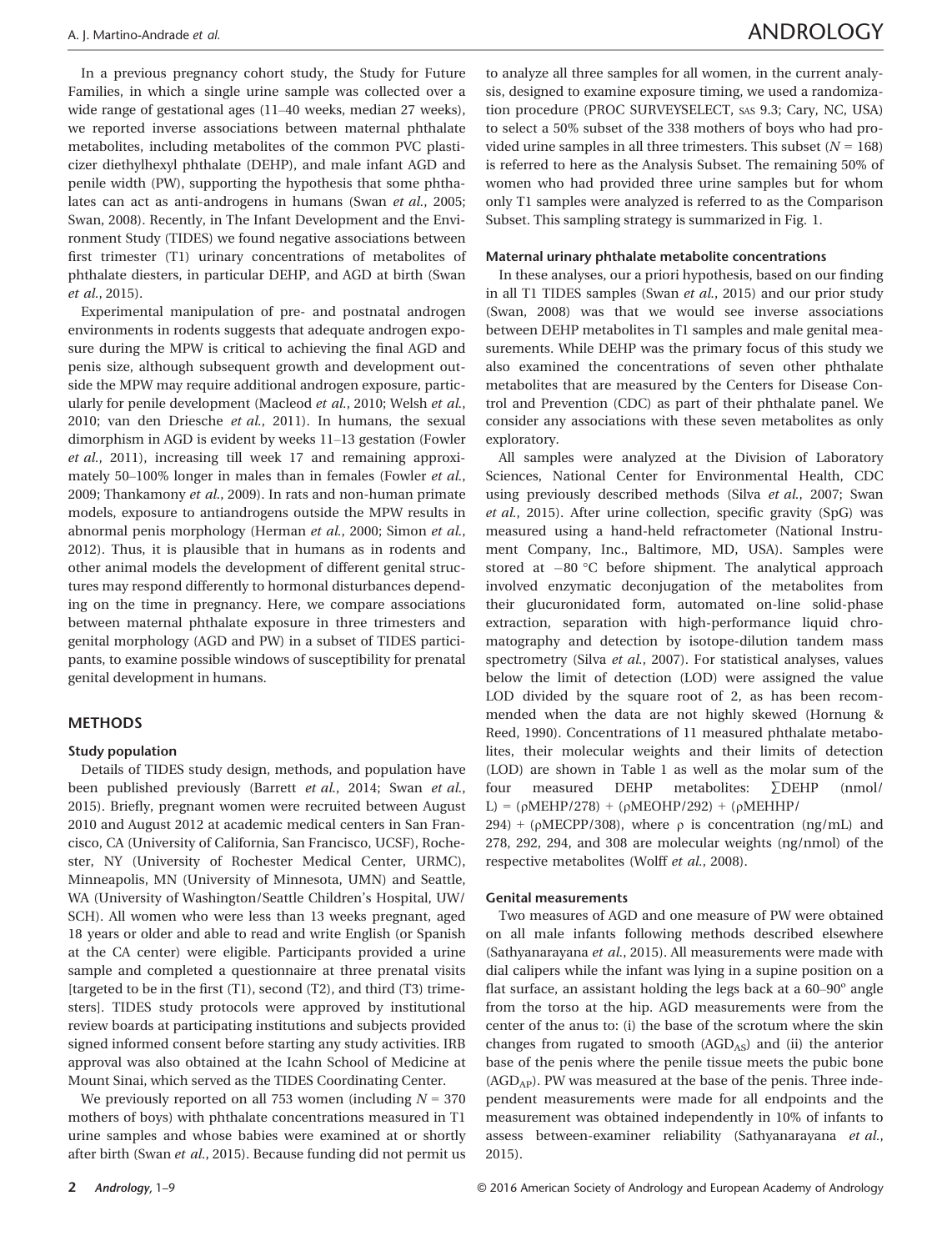Figure 1 Subsets of mothers of boys in the infant development and the environment study.



#### Statistical methods

Phthalate metabolite concentrations were log<sub>10</sub> transformed to normalize distributions. We adjusted for urine dilution by SpG using the following formula:  $Pc = P[(1.014 - 1)/(SpG - 1)]$ where Pc is the SpG-corrected phthalate concentration (ng/mL), P is the observed phthalate concentration (ng/mL), 1.014 is the mean SpG for all TIDES samples and SpG is the SpG of the sample (Boeniger et al., 1993).

We calculated univariate descriptive statistics for all variables of interest (including phthalate concentrations in each trimester, genital endpoints measured at birth, and covariates) in both the analysis and comparison subsets. In the analysis subset, we calculated pair-wise Pearson's correlation coefficients between  $log_{10}$  SpGadjusted phthalate metabolite concentrations in each trimester.

We examined associations between male genital endpoints (AGD<sub>AS</sub>, AGD<sub>AP</sub>, and PW) and trimester-specific  $log_{10}$  SpGadjusted concentrations of phthalate metabolites using multivariable linear regression models. Covariates included a predictor of phthalate concentration (time of day of urine collection) and predictors of AGD and PW (clinical center, gestational age at birth, age at genital exam, weight-for-age percentiles, and maternal age) (Sathyanarayana et al., 2015; Swan et al., 2015). We explored several approaches to handling infant body size, including no adjustment, and adjustment for weight-for-age percentiles (WTPCT) based on US Centers for Disease Control standards (Kuczmarski et al. 2002), and weight-for-length Z-score (ZWL) based on World Health Organization standards (WHO, 2006). We selected WTPCT for inclusion in our models as this resulted in the best fitting model (data available upon request). In addition to trimester-specific exposures, we examined associations between our study endpoints and the average of metabolite concentrations across trimesters.

Associations are described by beta coefficients and 95% confidence intervals (CIs) which represent change in mm. However, because measures of  $AGD<sub>AS</sub>$ ,  $AGD<sub>AP</sub>$ , and PW differ in magnitude, results are also presented as standardized betas, which correspond to the standard deviation change in the dependent variable per one standard deviation change in the predictor variable and represent effect size independent of magnitude. We examined regression assumptions using residual plots and data points with standardized residuals exceeding three standard deviations were removed (Swan et al., 2015). All analyses were conducted using SAS software, Version 9.3.

#### RESULTS

#### Characteristics of the study population

Summary statistics for phthalate metabolite concentrations in T1, T2, and T3 urine samples, molecular weights, and LODs are shown in Table 1. The mean (95% CI) gestational age at urine collection was 10.8 (10.5, 11.2) weeks in the first visit and 20.6 (20.0, 21.1) and 32.5 (32.1, 33.0) weeks in the second and third visits, respectively. The baseline characteristics of the Analysis Subset are shown in Table 2. In addition, we compared demographics, gestational age at urine collection, genital endpoints, and T1 phthalate metabolite concentrations between the Analysis and Comparison Subsets (see Table S1). No appreciable differences were observed between these subsets.

## Correlations between phthalate metabolite concentrations across trimesters

We calculated Pearson's correlation coefficients between  $log_{10}$ transformed SpG-adjusted concentrations in paired trimester samples (Table 3). DEHP metabolites (and ∑DEHP) concentrations measured in T1 samples were largely uncorrelated with those in T2 and T3 ( $r = -0.014$  to 0.122), except for MECPP, whereas values in T2 and T3 were somewhat correlated ( $r = 0.130-$ 0.211). Metabolites of phthalates other than DEHP were significantly correlated across all trimesters, with correlations increasing with decreasing molecular weight of the metabolite (Table 1).

#### Associations between urinary phthalate metabolites in T1, T2, and T3 and genital measures

We observed negative associations between  $log_{10}$ SpG-adjusted DEHP metabolite concentrations and both AGD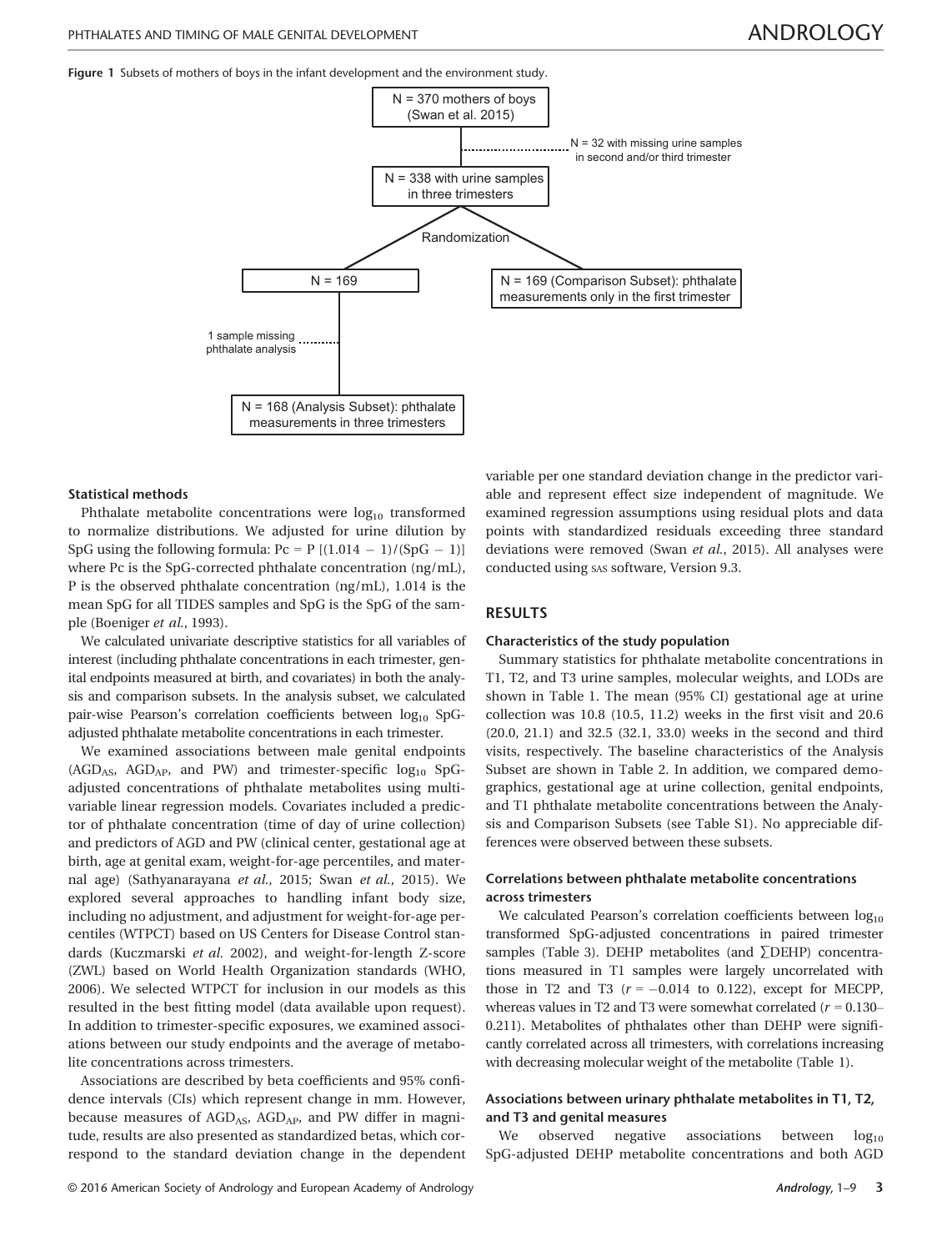#### Table 1 Concentrations ( $nq/mL$ ) of urinary phthalate metabolites in mothers of boys in three trimesters<sup>a</sup>

| Phthalate<br>diester         | Phthalate                                   | M <sub>W</sub> b | LOD <sub>c</sub> | T1                  |                       | T <sub>2</sub>      |                       | T <sub>3</sub>      |                       |  |
|------------------------------|---------------------------------------------|------------------|------------------|---------------------|-----------------------|---------------------|-----------------------|---------------------|-----------------------|--|
|                              | metabolite                                  |                  |                  | Mean $\pm$ SD       | GM (95% CI)           | Mean $\pm$ SD       | GM (95% CI)           | Mean $\pm$ SD       | GM (95% CI)           |  |
| Diethylhexyl<br>(DEHP)       | Mono-2-<br>ethylhexyl<br>(MEHP)             | 390.6/278.3 0.5  |                  | $5.61 \pm 25.38$    | 1.70(1.41, 2.06)      | $3.33 \pm 8.01$     | 1.41(1.19, 1.71)      | $3.46 \pm 12.51$    | 1.33(1.11, 1.58)      |  |
|                              | Mono-2-ethyl-<br>5-oxohexyl<br>(MEOHP)      | 390.6/292.3 0.2  |                  | $12.03 \pm 57.92$   | 3.40(2.78, 4.15)      | $10.96 \pm 38.93$   | 3.86 (3.18, 4.67)     | $9.19 \pm 17.99$    | 4.28 (3.54, 5.17)     |  |
|                              | Mono-2-ethyl-<br>5-hydroxyhexyl<br>(MEHHP)  | 390.6/294.3 0.2  |                  | $18.92 \pm 90.40$   | 5.22 (4.26, 6.41)     | $13.83 \pm 48.10$   | 4.81 (3.93, 5.87)     | $11.15 \pm 24.54$   | 4.92 (4.06, 5.97)     |  |
|                              | Mono-2-ethyl-<br>5-carboxypentyl<br>(MECPP) | 390.6/308.3 0.2  |                  | $21.36 \pm 62.94$   | 8.54 (7.07, 10.31)    | $23.68 \pm 95.53$   | 8.51 (7.12, 10.15)    | $18.75 \pm 36.83$   | 9.55 (8.07, 11.29)    |  |
|                              | $\Sigma$ DEHP <sup>d</sup>                  | <b>NA</b>        | <b>NA</b>        | $195.09 \pm 795.71$ | 65.58 (54.23, 79.30)  | $173.42 \pm 630.75$ | 64.43 (53.77, 77.21)  | $142.70 \pm 284.12$ | 69.91 (58.71, 83.24)  |  |
| Di-isodecyl<br>(DIDP)        | Mono-carboxy-<br>isononyl (MCNP)            | 446.7/335.4      | 0.2              | $5.79 \pm 16.85$    | 2.13(1.74, 2.61)      | $5.28 \pm 13.96$    | 1.93(1.58, 2.36)      | $4.73 \pm 8.85$     | 2.33 (1.97, 2.77)     |  |
| Di-isononyl<br>(DINP)        | Mono-carboxy-<br>isooctyl (MCOP)            | 418.6/322.4 0.2  |                  | $57.31 \pm 121.93$  | 15.4 (11.92, 19.89)   | $33.47 \pm 66.26$   | 12.19 (9.86, 15.09)   | $32.32 \pm 61.67$   | 13.32 (10.93, 16.22)  |  |
| Di-n-octyl<br>(DnOP)         | Mono-3-carboxy-<br>propyl (MCPP)            | 390.6/252.2 0.2  |                  | $8.44 \pm 25.54$    | 1.86 (1.44, 2.40)     | $5.69 \pm 15.78$    | $1.63$ $(1.30, 2.04)$ | $8.50 \pm 47.63$    | $1.69$ $(1.36, 2.10)$ |  |
| <b>Butyl Benzyl</b><br>(BBP) | Mono-benzyl<br>(MBzP)                       | 312.4/256.3 0.3  |                  | $7.25 \pm 10.99$    | 2.98 (2.40, 3.69)     | $8.94 \pm 19.33$    | 2.94 (2.35, 3.68)     | $8.75 \pm 15.32$    | 3.31 (2.64, 4.14)     |  |
| Di-isobutyl<br>(DIBP)        | Mono-isobutyl<br>(MiBP)                     | 278.3/222.2 0.2  |                  | $6.75 \pm 8.54$     | 3.46 (2.84, 4.21)     | $8.37 \pm 11.61$    | 4.03 (3.31, 4.91)     | $12.53 \pm 25.63$   | 5.34 (4.34, 6.57)     |  |
| Di-n-butyl<br>(DBP)          | Mono-n-butyl<br>(MBP)                       | 278.3/222.2 0.4  |                  | $11.78 \pm 14.56$   | $6.04$ $(4.96, 7.36)$ | $14.12 \pm 29.08$   | 5.36 (4.29, 6.70)     | $16.65 \pm 25.84$   | 6.98 (5.59, 8.70)     |  |
| Diethyl<br>(DEP)             | Mono-ethyl<br>(MEP)                         | 222.2/194.2 0.6  |                  | $125.62 \pm 379.80$ | 30.37 (24.02, 38.40)  | $87.65 \pm 209.02$  | 28.14 (22.44, 35.28)  | $219.90 \pm 682.53$ | 40.25 (31.04, 52.17)  |  |

Values represent Mean  $\pm$  standard deviation (SD) and geometric mean (GM, 95% confidence interval); N = 168, except for MCNP and MCOP in T1 (N = 167). <sup>a</sup>T1, T2, and T3 correspond to first, second and third trimester samples. <sup>b</sup>MW, molecular weight (parent compound/metabolite). <sup>c</sup>LOD, Limit of detection (ng/mL).  $d_{\sum}$ DEHP = the molar sum of MEHP, MEOHP, MEHHP and MECPP (nmol/L).

measures in T1, but not in T2 and T3 samples (Table 4). For AGDAS the strongest associations (beta coefficient; 95% CI) were seen for MEOHP ( $-1.31$ ;  $-2.76$ , 0.15) and ∑DEHP ( $-1.31$ ;  $-2.88$ , 0.25), whereas for  $AGD_{AP}$  the strongest associations were for MEHHP  $(-1.73; -3.45, 0.0004)$  and MECPP  $(-1.90; -3.84, 0.03)$ . A comparison of the standardized beta coefficients  $(-0.10$  to  $-0.13$  for AGD<sub>AS</sub> and  $-0.11$  to  $-0.12$  for AGD<sub>AP</sub>) shows that associations between DEHP metabolites and these two measures of AGD were of comparable magnitude.

Unlike AGD, PW was inversely related to concentrations of the oxidized DEHP metabolites and ∑DEHP in T2 samples (beta coefficient; 95% CI): MEOHP  $(-0.48; -0.93, -0.02)$ , MEHHP  $(-0.48; -0.92, -0.05)$ , MECPP  $(-0.51; -1.01, -0.004)$ , and  $\Sigma$ DEHP (-0.49; -0.99, 0.004) (Table 4). The standardized beta coefficients for these associations were similar to those for AGD in T1 samples, ranging from  $-0.13$  to  $-0.14$ . Figure 2 illustrates the associations (standardized betas, 95% CIs) between ∑DEHP and genital endpoints in each trimester. On the other hand, we found no significant associations between urinary concentrations of DEHP metabolites and ∑DEHP averaged across trimesters and our study endpoints (data available on request). As discussed above, we had hypothesized associations with DEHP metabolites a priori but also conducted exploratory analyses to look for associations between genital measurements and the seven other phthalate metabolites included in the CDC phthalate panel (see Table S2). We saw negative associations between AGD and MCNP (metabolite of DIDP) in T2 and T3 samples and between PW and T3 MCPP (metabolite of DnOP) and positive associations between PW and MBzP and MiBP in T3 samples.

#### **DISCUSSION**

Our results suggest that associations between DEHP metabolites and male genital endpoints differ by exposure timing, perhaps reflecting different critical windows of susceptibility. Here, we show, for the first time, inverse associations between maternal DEHP metabolite concentrations at T2 and PW, whereas inverse relationships between maternal DEHP exposure and AGD appear to be restricted to T1. The 95% CI for gestational age at T1 sample was 10.5–11.2 weeks, suggesting a susceptibility window for AGD around weeks 10–12 gestation, although with few samples collected prior to week 10 we cannot rule out sensitivity prior to 10 weeks. The associations between T1 DEHP metabolites and AGD were observed in both the analysis and comparison subsets. These results extend and strengthen our previous TIDES findings, which showed negative associations in T1, but did not examine AGD associations at other time points. More importantly, we demonstrated that maternal exposure to DEHP at a later time point (T2) is associated with shortened PW, but we found no associations between metabolites of DEHP in T3 and any genital endpoint. Studies that use opportunity samples or that average samples across trimesters are likely to underestimate or mask associations that vary by exposure timing, as is the case for DEHP and PW and AGD; when we averaged exposure across the three trimesters we saw no significant associations. In addition, our results are in agreement with the known timing of critical events in human male reproductive development and extensive animal literature, which describe the MPW as the critical time-frame for induction of anti-androgenic effects of DEHP and other phthalates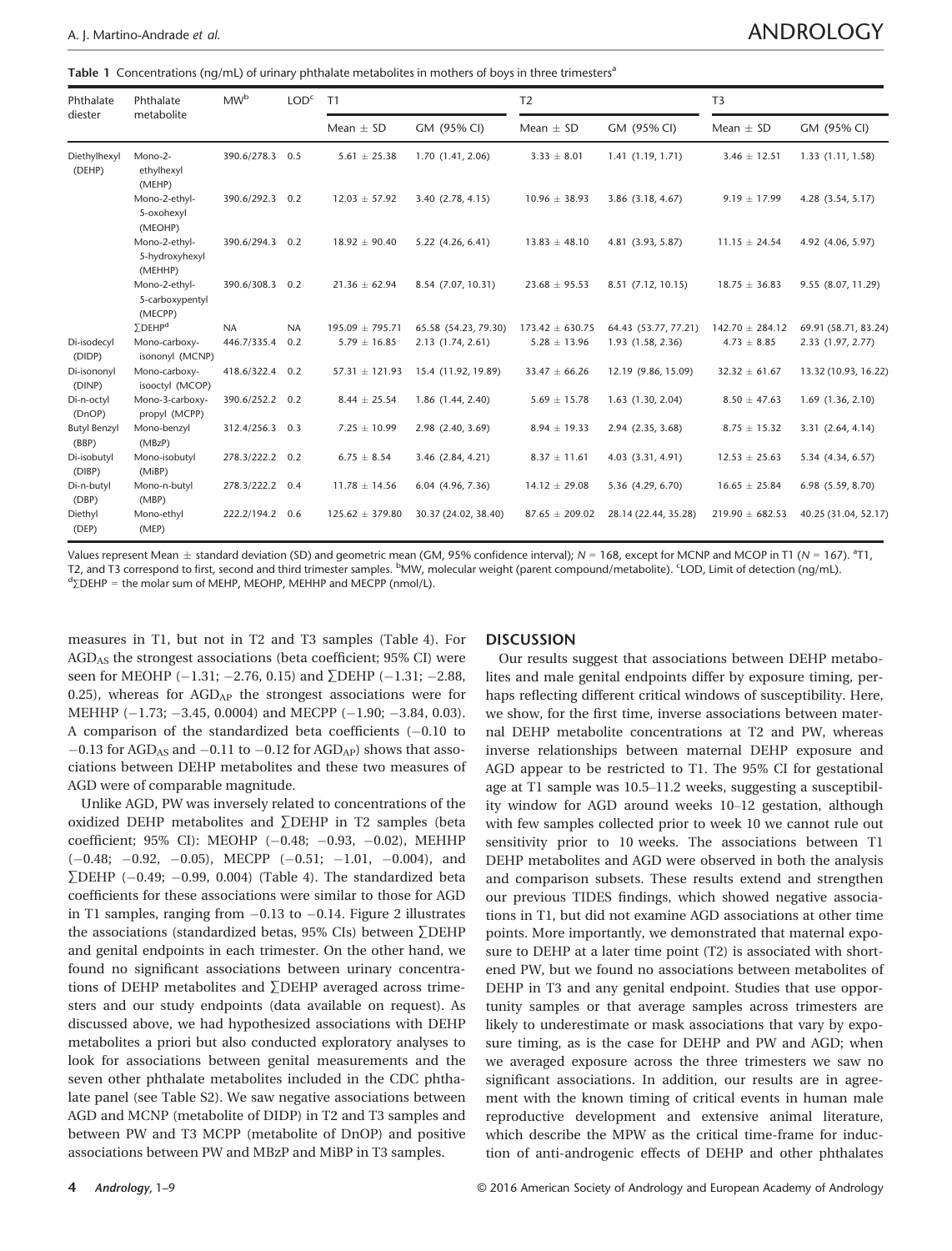Table 2 Baseline characteristics of mothers and boys in the Analysis Subset  $(N = 168)$ 

| Characteristic                                 | $N$ (%)/mean $\pm$ SD |
|------------------------------------------------|-----------------------|
| Center                                         |                       |
| San Francisco, CA                              | 44 (26.2%)            |
| Minneapolis, MN                                | 51 (30.4%)            |
| Rochester, NY                                  | 45 (26.8%)            |
| Seattle, WA                                    | 28 (16.7%)            |
| Race/ethnicity                                 |                       |
| White/not Hispanic                             | 97 (57.7%)            |
| Other                                          | 71 (42.3%)            |
| Smoking                                        | 10 (6.0%)             |
| Education <sup>a</sup>                         |                       |
| Less than college graduate                     | 40 (23.8%)            |
| Graduated college                              | 127 (75.6%)           |
| Marital status                                 |                       |
| Married/living as married                      | 144 (85.7%)           |
| Separated/divorced/single                      | 24 (14.3%)            |
| Maternal age at enrollment (years)             | $31.23 \pm 5.64$      |
| Pre-pregnancy BMI (kg/m <sup>2</sup> )         | $25.89 \pm 5.77$      |
| Gestational age at 1st trimester visit (weeks) | $10.80 + 2.26$        |
| Gestational age at 2nd trimester visit (weeks) | $20.58 \pm 3.72$      |
| Gestational age at 3rd trimester visit (weeks) | $32.51 \pm 2.98$      |
| Gestational age at birth (weeks)               | $39.17 + 1.72$        |
| Age at genital exam (days)                     | $6.96 \pm 13.99$      |
| Infant weight at exam (kg)                     | $3.44 + 0.73$         |
| Length at exam (cm)                            | $50.95 \pm 2.97$      |
| Weight-for-age percentile (WTPCT)              | $35.75 \pm 27.04$     |
| $AGDAS$ (mm)                                   | $24.87 + 4.24$        |
| $AGD_{AP}$ (mm)                                | $49.18 \pm 5.76$      |
| Penile width (mm)                              | $10.80 \pm 1.36$      |

Data represent numbers (%) for categorical variables and mean  $\pm$  SD for continuous variables. <sup>a</sup>Missing information for one participant.

(Gray et al., 2000; Welsh et al., 2008; van den Driesche et al., 2011; O'Shaughnessy & Fowler, 2011). Although later androgen exposure is needed for achievement of the maximum growth of androgen-dependent structures including the penis, AGD has only limited plasticity outside the MPW and has been regarded as a lifelong readout of the androgen action within this critical window (van den Driesche et al., 2011; Mitchell et al., 2015). On the other hand, the inverse associations between T2 DEHP metabolite concentrations in maternal samples and PW are consistent with a wider susceptibility window for disruption of the androgen-dependent development of the penis, when compared with AGD.

Penile dimensions in humans are associated with testicular volume, AGD, and fertility status (Swan, 2008; Stewart et al., 2009; Eisenberg et al., 2011). However, data on disruption of penile development in humans are scarce. In our study, we measured PW rather than penile length (PL) because, as previously demonstrated, PW is more strongly correlated with AGD than PL, and PW but not PL is negatively associated with maternal DEHP exposure (Swan et al., 2005; Swan, 2008). Here, we observed significant inverse associations between T2 concentrations of DEHP metabolites and PW, but no association in T1 and T3 samples. However, we previously reported borderline negative associations between DEHP metabolites in T1 samples and PW using all 355 mothers and male infants (Swan et al., 2015). Taken together these results support the view of an extended period of penile development beyond the first trimester. In experimental animals and humans, the penis is responsive to androgens at multiple time periods, including prenatal, neonatal, and pubertal phases, indicating that it may be more plastic than AGD (Boas et al., 2006; van den Driesche et al., 2011; Pasterski et al., 2015). Although gross morphogenesis of the penis occurs during the MPW, subsequent histological changes occur in the neonatal period in rats and at the beginning of the second trimester in humans (Simon et al., 2012). Rodent studies indicate that exposure to anti-androgens and estrogens during the neonatal period can significantly impact penile differentiation and growth (Mathews et al., 2009; Simon et al., 2012). Experiments with rhesus monkeys (Herman et al., 2000) showed that early gestational exposure to the androgen receptor antagonist flutamide results in small and malformed penises, whereas late treatment results in fully developed, but significantly smaller penises. In humans, prenatal testosterone peaks at the end of the MPW, around 12–14 weeks gestation, but the number of Leydig cells increases over the second trimester and high levels of testosterone continue to be produced to induce growth of the penis and other reproductive organs and to promote testis development (Fowler et al., 2009).

In this study, we focused on the associations between maternal DEHP exposure and male genital endpoints at different time points, because of the vast amount of animal literature on the effects of this compound on male reproductive development and because in our prior human studies maternal DEHP exposure resulted in the strongest negative associations with AGD and PW. However, while this study focused on associations with DEHP metabolites we also examined other phthalate metabolites that were measured in our samples as part of the CDC panel of phthalates. We observed negative associations between T2 and T3 concentrations of MCNP (a metabolite of DIDP) and AGD measures, and negative associations between

Table 3 Correlations between phthalate metabolite concentrations<sup>a</sup> in three trimesters

| Trimester <sup>b</sup>            | Phthalate metabolites |              |              |              |               |             |             |             |             |                |            |            |
|-----------------------------------|-----------------------|--------------|--------------|--------------|---------------|-------------|-------------|-------------|-------------|----------------|------------|------------|
|                                   | <b>MEHP</b>           | <b>MEOHP</b> | <b>MEHHP</b> | <b>MECPP</b> | $\Sigma$ DEHP | <b>MCNP</b> | <b>MCOP</b> | <b>MCPP</b> | <b>MBzP</b> | MiBP           | <b>MBP</b> | <b>MEP</b> |
| $T1$ vs. $T2$                     | 0.030                 | 0.122        | 0.106        | 0.177        | 0.103         | 0.081       | 0.175       | 0.321       | 0.512       | 0.371          | 0.256      | 0.513      |
|                                   | (0.699)               | (0.115)      | (0.172)      | (0.022)      | (0.186)       | (0.301)     | (0.024)     | (<0.001)    | (<0.001)    | (<0.001)       | (<0.001)   | (<0.001)   |
| $T1$ vs. $T3$                     | $-0.014$              | 0.040        | 0.033        | 0.107        | 0.024         | 0.104       | 0.365       | 0.254       | 0.515       | 0.367          | 0.305      | 0.298      |
|                                   | (0.853)               | (0.604)      | (0.669)      | (0.168)      | (0.758)       | (0.182)     | (<0.001)    | (<0.001)    | (<0.001)    | (<0.001)       | (<0.001)   | (<0.001)   |
| T <sub>2</sub> vs. T <sub>3</sub> | 0.211                 | 0.150        | 0.188        | 0.139        | 0.130         | 0.132       | 0.201       | 0.252       | 0.551       | 0.413          | 0.269      | 0.381      |
|                                   | (0.006)               | (0.053)      | (0.015)      | (0.072)      | (0.092)       | (0.088)     | (0.009)     | (0.001)     | (<0.001)    | $($ $<$ 0.001) | (<0.001)   | (<0.001)   |

Data indicate Pearson's correlation coefficients (p-values) in the Analysis Subset ( $N = 168$ ); for MCNP and MCOP T1 versus T2 and T1 versus T3  $N = 167$ . <sup>a</sup>log<sub>10</sub> specific gravity adjusted. <sup>b</sup>T1, T2, and T3 correspond to first, second and third trimester samples.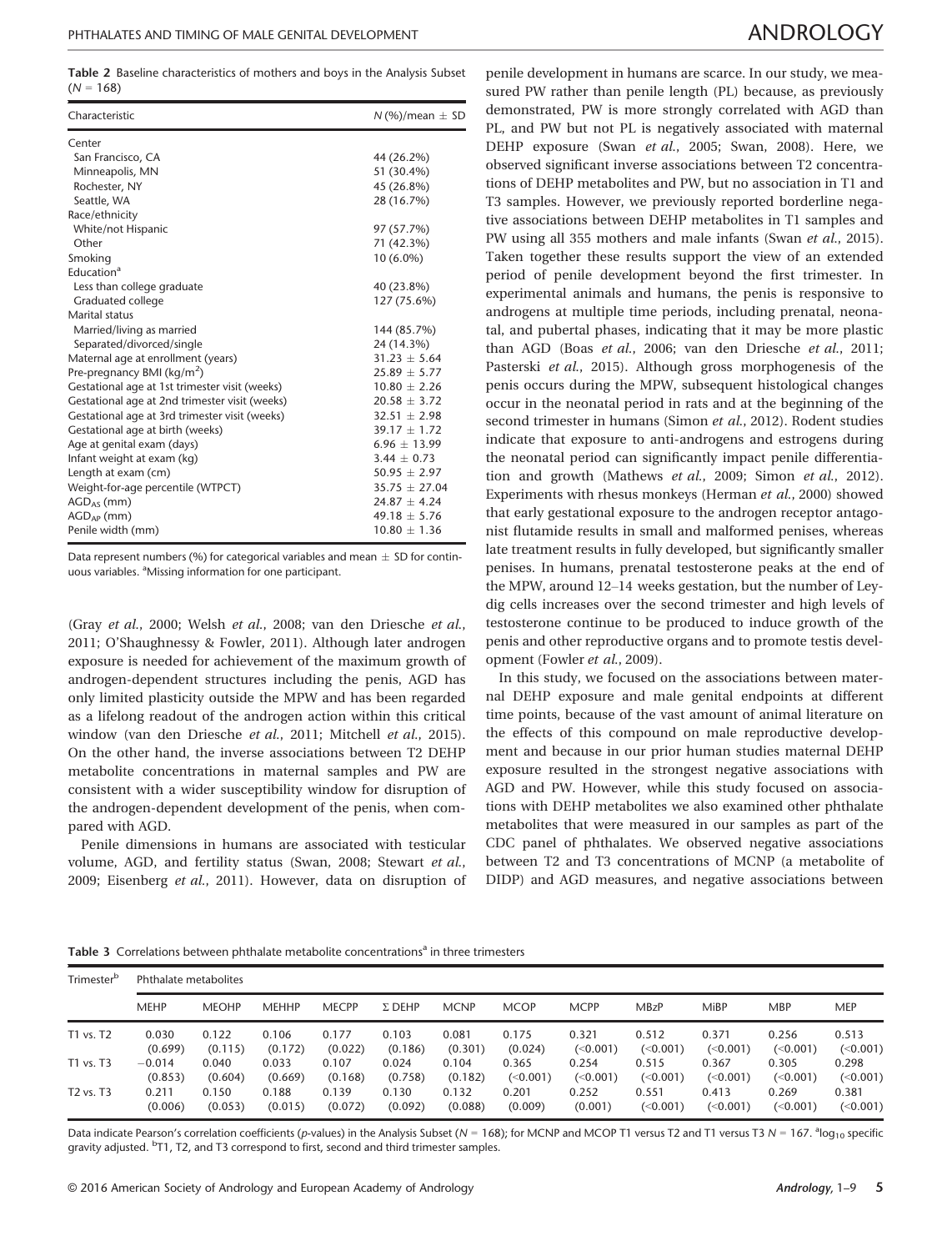Table 4 Associations<sup>a</sup> between urinary DEHP metabolites<sup>b</sup> and genital endpoints in newborn boys<sup>c</sup> by trimester of exposure<sup>d</sup>

| Metabolite <sup>b</sup> | Endpoint <sup>c</sup> | T1               |                      | T <sub>2</sub>       |                      | T <sub>3</sub>   |                      |  |
|-------------------------|-----------------------|------------------|----------------------|----------------------|----------------------|------------------|----------------------|--|
|                         |                       | $\beta$ (95% CI) | Std $\beta$ (95% CI) | $\beta$ (95% CI)     | Std $\beta$ (95% CI) | $\beta$ (95% CI) | Std $\beta$ (95% CI) |  |
| <b>MEHP</b>             | AGD <sub>AS</sub>     | $-1.10$          | $-0.10$              | $-0.47$              | $-0.04$              | 0.41             | 0.04                 |  |
|                         |                       | $(-2.62, 0.43)$  | $(-0.24, 0.04)$      | $(-1.95, 1.00)$      | $(-0.18, 0.09)$      | $(-1.07, 1.89)$  | $(-0.10, 0.18)$      |  |
|                         | $AGD_{AP}$            | $-1.58$          | $-0.11$              | 0.34                 | 0.02                 | $-0.58$          | $-0.04$              |  |
|                         |                       | $(-3.46, 0.31)$  | $(-0.24, 0.02)$      | $(-1.49, 2.18)$      | $(-0.10, 0.15)$      | $(-2.41, 1.25)$  | $(-0.17, 0.09)$      |  |
|                         | PW                    | $-0.09$          | $-0.02$              | $-0.10$              | $-0.03$              | 0.18             | 0.05                 |  |
|                         |                       | $(-0.58, 0.41)$  | $(-0.17, 0.12)$      | $(-0.58, 0.37)$      | $(-0.17, 0.11)$      | $(-0.30, 0.65)$  | $(-0.09, 0.19)$      |  |
| <b>MEOHP</b>            | AGD <sub>AS</sub>     | $-1.31$          | $-0.13$              | 0.05                 | 0.01                 | 0.42             | 0.04                 |  |
|                         |                       | $(-2.76, 0.15)$  | $(-0.26, 0.01)$      | $(-1.39, 1.49)$      | $(-0.13, 0.14)$      | $(-1.02, 1.87)$  | $(-0.10, 0.18)$      |  |
|                         | AGD <sub>AP</sub>     | $-1.56$          | $-0.11$              | 1.50                 | 0.11                 | $-0.01$          | $-0.01$              |  |
|                         |                       | $(-3.37, 0.25)$  | $(-0.24, 0.02)$      | $(-0.26, 3.28)$      | $(-0.02, 0.23)$      | $(-1.80, 1.78)$  | $(-0.13, 0.13)$      |  |
|                         | PW                    | $-0.02$          | $-0.01$              | $-0.48$              | $-0.14$              | 0.06             | 0.02                 |  |
|                         |                       | $(-0.50, 0.45)$  | $(-0.15, 0.13)$      | $(-0.93, -0.02)$     | $(-0.28, \le -0.01)$ | $(-0.41, 0.52)$  | $(-0.12, 0.16)$      |  |
| <b>MEHHP</b>            | AGD <sub>AS</sub>     | $-1.19$          | $-0.12$              | $-0.02$              | $-0.01$              | 0.36             | 0.04                 |  |
|                         |                       | $(-2.59, 0.20)$  | $(-0.26, 0.02)$      | $(-1.39, 1.34)$      | $(-0.14, 0.14)$      | $(-1.04, 1.77)$  | $(-0.11, 0.18)$      |  |
|                         | $AGD_{AP}$            | $-1.73$          | $-0.13$              | 1.18                 | 0.09                 | $-0.11$          | $-0.01$              |  |
|                         |                       | $(-3.45, <0.01)$ | $(-0.25, \le 0.01)$  | $(-0.50, 2.86)$      | $(-0.04, 0.21)$      | $(-1.86, 1.62)$  | $(-0.14, 0.12)$      |  |
|                         | PW                    | $-0.06$          | $-0.02$              | $-0.48$              | $-0.15$              | 0.02             | 0.01                 |  |
|                         |                       | $(-0.51, 0.39)$  | $(-0.16, 0.12)$      | $(-0.92, -0.05)$     | $(-0.29, -0.02)$     | $(-0.43, 0.48)$  | $(-0.13, 0.15)$      |  |
| <b>MECPP</b>            | AGD <sub>AS</sub>     | $-1.24$          | $-0.11$              | $-0.19$              | $-0.02$              | 0.26             | 0.02                 |  |
|                         |                       | $(-2.80, 0.33)$  | $(-0.24, 0.03)$      | $(-1.77, 1.39)$      | $(-0.15, 0.12)$      | $(-1.34, 1.86)$  | $(-0.12, 0.16)$      |  |
|                         | $AGD_{AP}$            | $-1.90$          | $-0.12$              | 1.11                 | 0.07                 | $-0.54$          | $-0.04$              |  |
|                         |                       | $(-3.84, 0.03)$  | $(-0.25, \le 0.01)$  | $(-0.84, 3.07)$      | $(-0.05, 0.19)$      | $(-2.52, 1.43)$  | $(-0.16, 0.09)$      |  |
|                         | PW                    | $-0.06$          | $-0.02$              | $-0.51$              | $-0.13$              | $-0.02$          | $-0.01$              |  |
|                         |                       | $(-0.57, 0.44)$  | $(-0.15, 0.12)$      | $(-1.01, \le -0.01)$ | $(-0.27, \le -0.01)$ | $(-0.54, 0.49)$  | $(-0.14, 0.13)$      |  |
| $\Sigma$ DEHP           | AGD <sub>AS</sub>     | $-1.31$          | $-0.12$              | $-0.15$              | $-0.01$              | 0.47             | 0.04                 |  |
|                         |                       | $(-2.88, 0.25)$  | $(-0.25, 0.02)$      | $(-1.70, 1.41)$      | $(-0.15, 0.12)$      | $(-1.12, 2.05)$  | $(-0.10, 0.18)$      |  |
|                         | $AGD_{AP}$            | $-1.84$          | $-0.12$              | 1.28                 | 0.08                 | $-0.32$          | $-0.02$              |  |
|                         |                       | $(-3.79, 0.10)$  | $(-0.24, 0.01)$      | $(-0.64, 3.20)$      | $(-0.04, 0.21)$      | $(-2.28, 1.64)$  | $(-0.15, 0.11)$      |  |
|                         | PW                    | $-0.05$          | $-0.01$              | $-0.49$              | $-0.13$              | $-0.01$          | $-0.01$              |  |
|                         |                       | $(-0.56, 0.46)$  | $(-0.15, 0.12)$      | $(-0.99, \le 0.01)$  | $(-0.27, \le 0.01)$  | $(-0.51, 0.51)$  | $(-0.14, 0.14)$      |  |

<sup>a</sup>Data represent β and standardized β (Std β) coefficients (95% confidence intervals); model adjusted for age at exam, gestational age at birth, center, time of day of urine collection, maternal age, and weight-for-age-percentile; N = 168 (for AGD<sub>AP</sub> N = 167). <sup>b</sup>log<sub>10</sub> specific gravity adjusted. Metabolite concentrations <LOD set to LOD/(√2). <sup>c</sup>AGD<sub>AS</sub> = Distance from anus to scrotum; AGD<sub>AP</sub> = Distance from anus to penis; PW = Penile width. <sup>d</sup>T1, T2, and T3 correspond to first, second and third trimester samples.

Figure 2 Associations between maternal urinary concentrations of diethylhexyl phthalate (DEHP) metabolites and ∑DEHP and AGD<sub>AS</sub>, AGD<sub>AP</sub> and PW in newborn males. Values represent standardized beta coefficients and 95% confidence intervals (CI) for associations in first (T1), second (T2), and third (T3) trimesters.  $AGD_{AS} = Distance$  from anus to scrotum;  $AGD_{AP}$  = Distance from anus to penis; PW = Penile width.



T3 levels of MCPP (a metabolite of DnOP) and PW, although it is important to mention that MCPP is not a specific metabolite of DnOP, but it is also the metabolite of other diesters, including DBP, DIDP and DINP (Koch et al., 2013). These results were unexpected as DIDP and DnOP have not been previously considered to be anti-androgens and the observed associations are not consistent with the hypothesized windows of susceptibility for these genital endpoints. Surprisingly, we also observed positive associations between urinary concentrations of MBzP and MiBP in T3 and PW. In rats, exposure to high doses of their respective parent compounds, BBP and DIBP, results in antiandrogenic effects, including short AGD (Gray et al., 2000; Howdeshell et al., 2008). The relationships observed here could be result of unknown mechanisms or, more likely, reflect chance associations. It is important to mention that inhibition of testosterone production is only one of multiple possible mechanisms by which phthalates and other EDCs induce hormonal and reproductive changes. For example, inhibition of prostaglandin synthesis and induction aromatase enzyme has been reported for several of these compounds (Martino-Andrade & Chahoud, 2010; Kristensen et al., 2011). In addition, to our knowledge this is the first study to investigate trimesterspecific exposure to phthalates and genital endpoints in humans. Future studies, including the analysis of our comparison subset should be funded to further investigate this issue and confirm or disprove the associations observed for metabolites of phthalates other than DEHP. In addition, chemical analysis of a larger number of urinary metabolites of high molecular weight phthalates would be helpful to clarify the significance, if any, of these findings.

Unlike animal studies, we are unable to manipulate the prenatal endocrine environment in humans to determine the exact critical windows for the action of EDCs. However, exposure to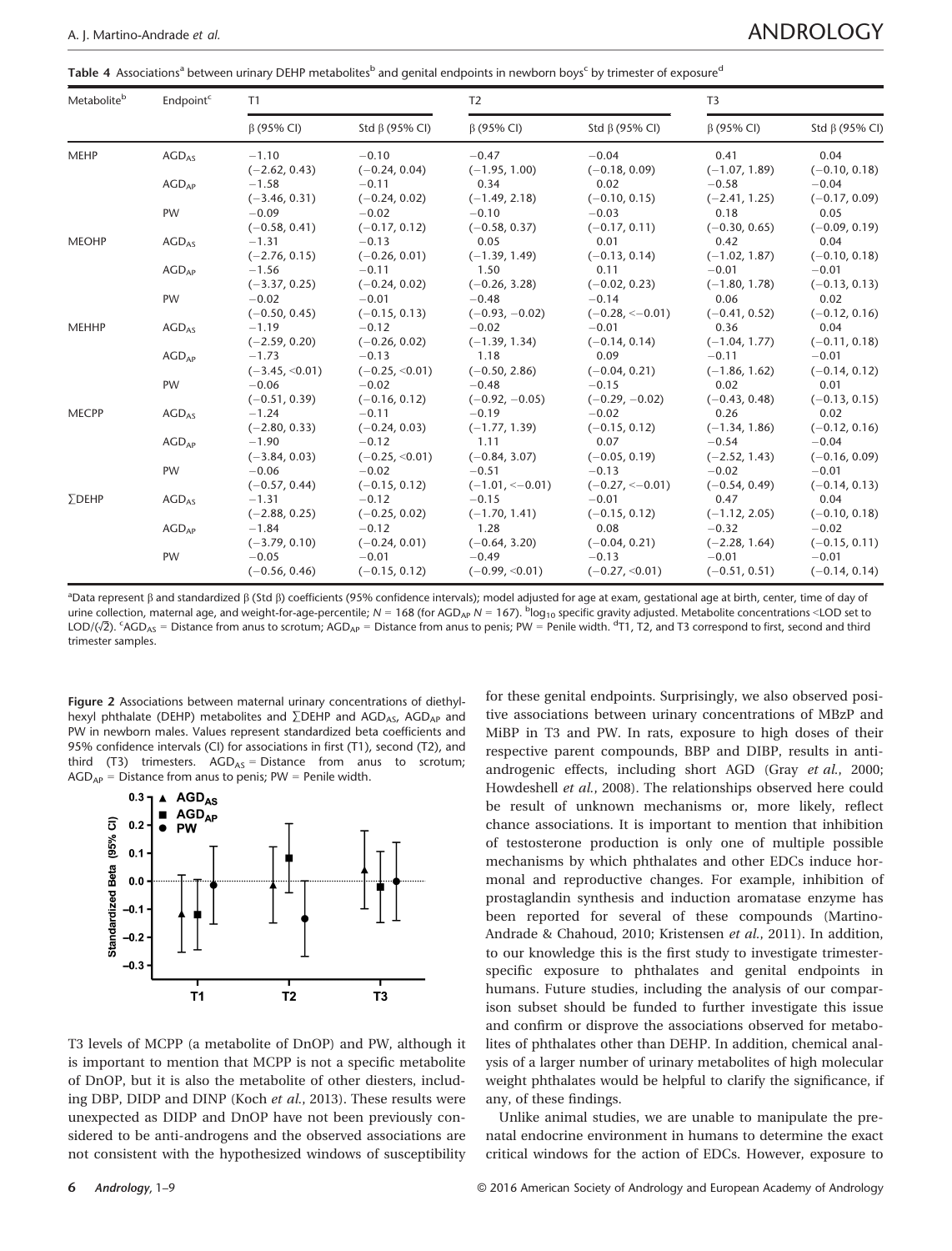many chemicals, including phthalates, can vary considerably across pregnancy, so that time-specific associations can be examined. In our data concentrations of urinary DEHP metabolites were largely uncorrelated across the pregnancy, whereas metabolites of low molecular weight phthalates (less than eight carbons in the ester side chain) displayed higher correlations. This is accordance with results published by Braun et al. (2012) and suggest that varying exposure sources may contribute to variability of phthalate measurements in spot urine samples. For example, it has been shown that food-borne phthalates, such as DEHP, DINP, and DIDP, have increased variability compared with low molecular weight phthalates, whose exposure is not primarily driven by diet (Koch et al., 2013). In addition, fluctuations in the concentrations of urinary phthalate metabolites may be related to altered pharmacokinetics (e.g., volume distribution) and/or behavioral changes during pregnancy (e.g., lower consumption of processed food) (Rudel *et al.*, 2011; Braun et al., 2012). Interestingly, in our results we found that while geometric means of the urinary concentrations of DEHP metabolites did not show a trend across trimesters, we did see marked decreases in the standard deviations across pregnancy with a resulting decrease in the arithmetic mean of these metabolites.

Given the non-persistent nature of phthalates and the variability in urinary metabolite concentrations, our use of single spot urine to estimate trimester-specific exposure is a limitation. However, this is a limitation shared by most epidemiological studies on the developmental effects of prenatal exposure to non-persistent chemicals. As has been stated previously, the resulting exposure misclassification is unlikely to be differential and therefore likely to bias the estimate toward the null (Rothman et al., 2008).

Despite these limitations we observed significant associations between maternal DEHP metabolites and genital endpoints that are biologically plausible and consistent with our previous findings (Swan et al., 2005, 2015; Swan, 2008) and with extensive animal toxicology literature (Gray et al., 2000, 2009; Christiansen et al., 2010; Martino-Andrade & Chahoud, 2010). Future analyses are needed to confirm these findings.

In summary, this study demonstrates that maternal exposure to DEHP adversely impacts the genital development of male newborns, but suggests that our study endpoints (PW and AGD) present different windows of susceptibility. The negative relationship between AGD and maternal DEHP metabolites was restricted to T1, whereas PW was inversely associated with DEHP metabolite concentrations in T2, which may reflect the increased plasticity of penile development. These results strengthen our previous findings and support the biological plausibility of the associations between maternal exposure to DEHP and antiandrogenic effects in humans.

#### ACKNOWLEDGMENTS

Funding for TIDES was provided by the following grants from the National Institute of Environmental Health Sciences: R01ES016863-04 and R01ES016863-02S4. Anderson J Martino-Andrade is a fellowship recipient from CNPq/Brazil. Hagai Levine is a fellowship recipient from the Environment and Health Fund, Israel. We wish to acknowledge the contributions of the TIDES Study Team: Coordinating Center: Erica Scher; UCSF: Sarah Janssen, Marina Stasenko, Erin Ayash, Melissa

Schirmer, Jason Farrell, Mari-Paule Thiet, Laurence Baskin; UMN: Heather Gray, Chelsea Georgesen, Brooke Rody, Carrie Terrell, Kapilmeet Kaur; URMC: Erin Brantley, Heather Fiore, Lynda Kochman, Lauren Parlett, Jessica Marino, William Hulbert, Robert Mevorach, Eva Pressman; UW/SCH: Kristy Ivicek, Bobbie Salveson, Garry Alcedo, and the families who participated in the study. In addition, we thank the TIDES families for their participation and the residents at URMC and UCSF who assisted in birth exams and Antonia Calafat at the Centers for Disease Control and Prevention for phthalate analyses.

#### DISCLOSURES

The authors declare no actual or potential competing financial interests.

## AUTHOR CONTRIBUTIONS

AJMA, FL, and HL contributed to data analysis and discussion and writing of the manuscript. SS, ESB, JBR, and RHNN designed and conducted the study and contributed to data analysis and discussion. SHS designed and directed the study, contributed to data analysis and discussion, and writing of the manuscript.

## MEETING COMMENTS

#### Ken Grigor (Edinburgh, UK)

Are there ethnic differences in AGD?

#### Shanna Swan (New York, USA)

We studied a very homogeneous population and there was not sufficient ethnic diversity in our cohort to address this important question.

#### Tina Kold Jensen (Odense, Denmark)

If female rats are exposed to antiandrogens in utero does this have a virilization effect causing lengthening of the AGD?

#### Richard Sharpe (Edinburgh, UK)

There is no effect of antiandrogens on female fetuses including AGD although there is a larger effect of estrogens on female sexual development.

#### Jorma Toppari (Turku, Finland)

In rodents, estrogens block the production of INSL3 and therefore interfere with testicular descent.

#### Bernard Jégou (Rennes, France)

Do other hormones, such as growth hormone (GH), influence the AGD?

#### Jean-Pierre Bourguignon (Liege, Belgium)

An isolated GH deficiency in humans can cause micropenis indicating that penile development is influenced by both GH and growth factors. I am not sure how this relates to animals.

#### Tamara Wainstock (Atlanta, USA)

Is there any association between the AGD and the 2 : 4 digit ratio? The ratio of the index finger to the ring finger is determined by in utero exposure to androgens. It is easier and more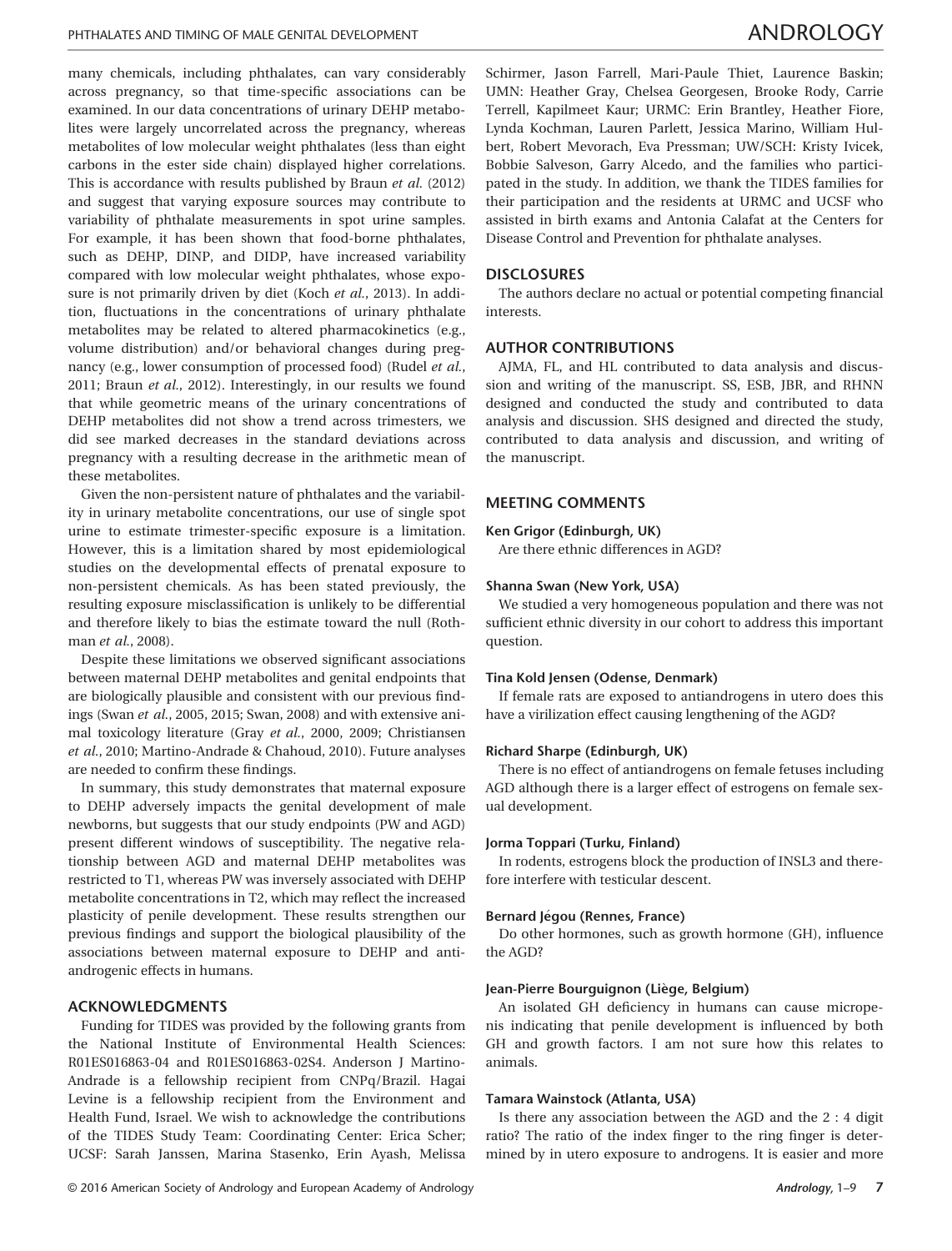acceptable to measure the length of the digits rather than the AGD.

## Shanna Swan

We have studied the 2D : 4D ratio in adult females and found an association with prenatal exposures. However, it is much less sexually dimorphic with only a 1–2% difference between males and females, whereas the M : F difference for AGD is 50–100%. It is also not easier because it is very difficult to measure the precise digit length requiring X-ray validation in a very particular way and very stringent quality control. Only very small differences are detected.

## Richard Sharpe

Paper 26 Several small studies have been performed in patients with congenital adrenal hyperplasia (CAH) to investigate if affected females have a more masculine 2 : 4 digit ratio, and the results are completely equivocal in spite of significantly altered androgen exposure. The most convincing evidence comes from an intervention study in pregnant rhesus monkeys which showed that androgen blockade in the putative masculinization programming window altered AGD in male offspring, but not the 2D : 4D ratio, although it did affect the length of one of the digits. The pattern of effect is different in mice.

## Bernard Jégou

The digit ratio has application to archeology and paleontology. We can tell from prints in prehistoric caves whether the inhabitants and artists were male or female. Unfortunately, the prints do not depict the AGD!

### Shanna Swan

The AGD has been measured in more than 10,000 children around the world, but there are marked differences in the reported lengths in different countries and different studies. That is because there is different methodology in different groups, and we must harmonize our methods across studies so that we have unified, standardized criteria for making the measurements.

## **REFERENCES**

- Barrett ES, Sathyanarayana S, Janssen S, Redmon JB, Nguyen RH, Kobrosly R & Swan SH & TIDES Study Team. (2014) Environmental health attitudes and behaviors: findings from a large pregnancy cohort study. Eur J Obstet Gynecol Reprod Biol 176, 119–125.
- Boas M, Boisen KA, Virtanen HE, Kaleva M, Suomi AM, Schmidt IM, Damgaard IN, Kai CM, Chellakooty M, Skakkebaek NE, Toppari J & Main KM. (2006) Postnatal penile length and growth rate correlate to serum testosterone levels: a longitudinal study of 1962 normal boys. Eur J Endocrinol 154, 125–129.
- Boeniger MF, Lowry LK & Rosenberg J. (1993) Interpretation of urine results used to assess chemical exposure with emphasis on creatinine adjustments: a review. Am Ind Hyg Assoc J 54, 615–627.
- Braun JM, Smith KW, Williams PL, Calafat AM, Berry K, Ehrlich S & Hauser R. (2012) Variability of urinary phthalate metabolite and bisphenol a concentrations before and during pregnancy. Environ Health Perspect 120, 739–745.
- Christiansen S, Boberg J, Axelstad M, Dalgaard M, Vinggaard AM, Metzdorff SB & Hass U. (2010) Low-dose perinatal exposure to di(2 ethylhexyl) phthalate induces anti-androgenic effects in male rats. Reprod Toxicol 30, 313–321.
- van den Driesche S, Scott HM, MacLeod DJ, Fisken M, Walker M & Sharpe RM. (2011) Relative importance of prenatal and postnatal androgen action in determining growth of the penis and anogenital distance in the rat before, during and after puberty. Int J Androl 34, e578–e586.
- Eisenberg ML, Hsieh MH, Walters RC, Krasnow R & Lipshultz LI. (2011) The relationship between anogenital distance, fatherhood, and fertility in adult men. PLoS One 6, e18973.
- Foster PM. (2006) Disruption of reproductive development in male rat offspring following in utero exposure to phthalate esters. Int J Androl 29, 140–147; discussion 181-145.
- Fowler PA, Bhattacharya S, Gromoll J, Monteiro A & O'Shaughnessy PJ. (2009) Maternal smoking and developmental changes in luteinizing hormone (LH) and the LH receptor in the fetal testis. J Clin Endocrinol Metab 94, 4688–4695.
- Fowler PA, Bhattacharya S, Flannigan S, Drake AJ & O'Shaughnessy PJ. (2011) Maternal cigarette smoking and effects on androgen action in male offspring: unexpected effects on second-trimester anogenital distance. J Clin Endocrinol Metab 96, E1502–E1506.
- Gray LE Jr, Ostby J, Furr J, Price M, Veeramachaneni DN & Parks L. (2000) Perinatal exposure to the phthalates DEHP, BBP, and DINP, but not DEP, DMP, or DOTP, alters sexual differentiation of the male rat. Toxicol Sci 58, 350–365.
- Gray LE Jr, Barlow NJ, Howdeshell KL, Ostby JS, Furr JR & Gray CL. (2009) Transgenerational effects of Di (2-ethylhexyl) phthalate in the male CRL:CD(SD) rat: added value of assessing multiple offspring per litter. Toxicol Sci 110, 411–425.
- Herman RA, Jones B, Mann DR & Wallen K. (2000) Timing of prenatal androgen exposure: anatomical and endocrine effects on juvenile male and female rhesus monkeys. Horm Behav 38, 52–66.
- Hornung RW & Reed LD. (1990) Estimation of average concentration in the presence of nondetectable values. Appl Occup Environ Hyg 5, 46-51.
- Howdeshell KL, Wilson VS, Furr J, Lambright CR, Rider CV, Blystone CR, Hotchkiss AK & Gray LE Jr. (2008) A mixture of five phthalate esters inhibits fetal testicular testosterone production in the sprague-dawley rat in a cumulative, dose-additive manner. Toxicol Sci 105, 153–165.
- Koch HM, Lorber M, Christensen KL, Palmke C, Koslitz S & Bruning T. (2013) Identifying sources of phthalate exposure with human biomonitoring: results of a 48 h fasting study with urine collection and personal activity patterns. Int J Hyg Environ Health 216, 672–681.
- Kristensen DM, Skalkam ML, Audouze K, Lesne L, Desdoits-Lethimonier C, Frederiksen H, Brunak S, Skakkebaek NE, Jegou B, Hansen JB, Junker S & Leffers H. (2011) Many putative endocrine disruptors inhibit prostaglandin synthesis. Environ Health Perspect 119, 534–541.
- Kuczmarski RJ, Ogden CL, Guo SS, Grummer-Strawn LM, Flegal KM, Mei Z, Wei R, Curtin LR, Roche AF & Johnson CL. (2002) CDC Growth Charts for the United States: methods and development. Vital Health Stat 11(246), 1–190.
- Macleod DJ, Sharpe RM, Welsh M, Fisken M, Scott HM, Hutchison GR, Drake AJ & van den Driesche S. (2010) Androgen action in the masculinization programming window and development of male reproductive organs. Int J Androl 33, 279–287.
- Martino-Andrade AJ & Chahoud I. (2010) Reproductive toxicity of phthalate esters. Mol Nutr Food Res 54, 148–157.
- Mathews E, Braden TD, Williams CS, Williams JW, Bolden-Tiller O & Goyal HO. (2009) Mal-development of the penis and loss of fertility in male rats treated neonatally with female contraceptive 17alphaethinyl estradiol: a dose-response study and a comparative study with a known estrogenic teratogen diethylstilbestrol. Toxicol Sci 112, 331–343.
- Mitchell RT, Mungall W, McKinnell C, Sharpe RM, Cruickshanks L, Milne L & Smith LB. (2015) Anogenital distance plasticity in adulthood: